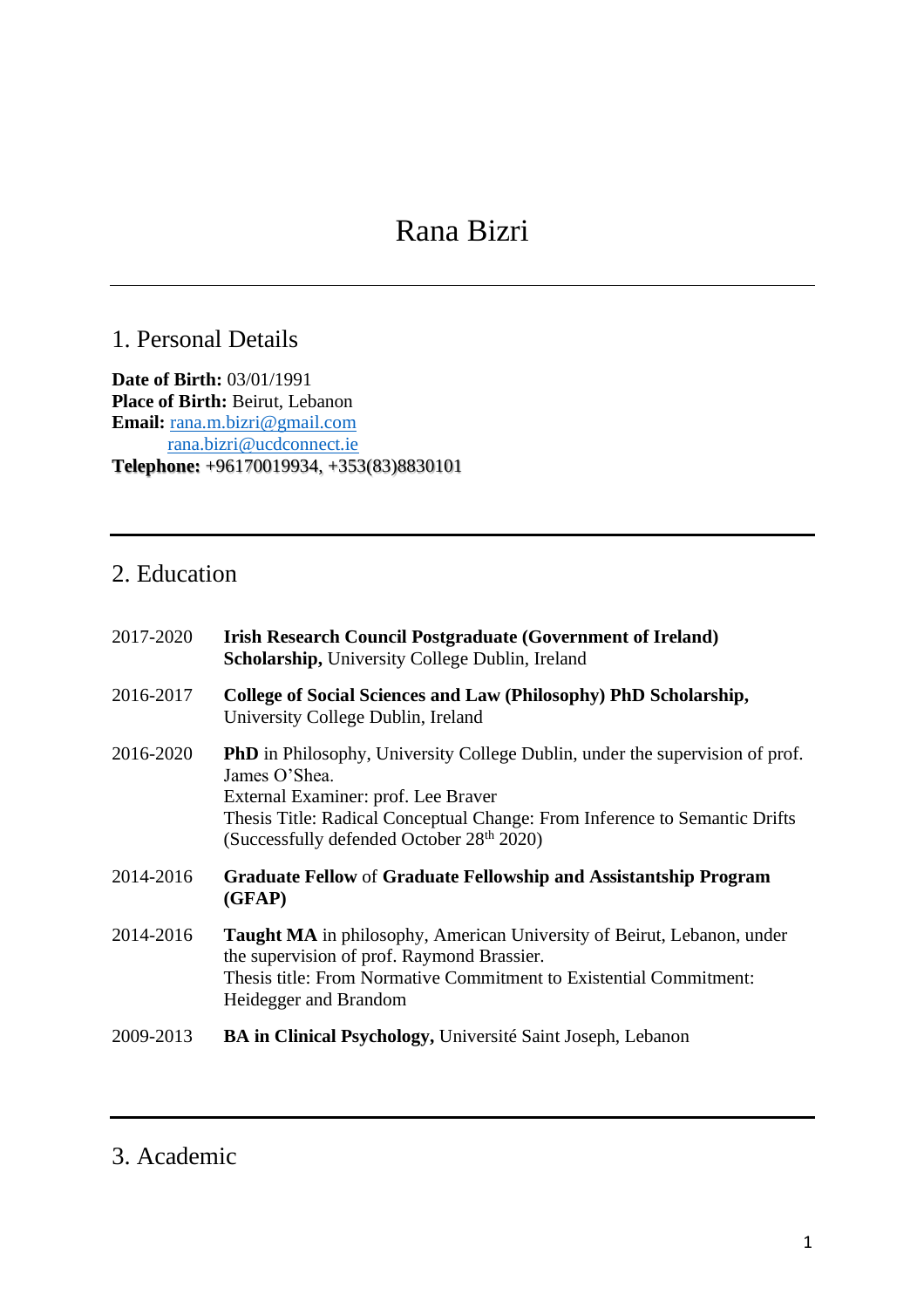**Area of Specialization**: Philosophy of Language, Deconstruction, Political philosophy, Memory and History

**Area of Competence**: Ethics, Philosophy of Criminal Law, Feminist Thought, Philosophy of Mind, Epistemology, Pragmatism, Postmodernism

**Current Area of interest**: Social and Political Philosophy, Ethics, Memory, Political Violence, Historicity

## 4. Teaching Experience

#### **Part-time lecturer at Lebanese American University:**

Spring 2022: Early Modern Philosophy Phil 203 Spring 2022: Introduction to Philosophy Phil 201

#### **Part-time lecturer at American University of Beirut**

Spring 2022: CVSP 202 (2 sections) Spring 2022: CVSP 205 (1 section)

#### **Part-time lecturer at Lebanese American University**:

Fall 2021: Cultural Studies 201 Fall 2021: Cultural Studies 203

#### **Part-time instructor at Lebanese American University**

Summer 2019: Moral Reasoning (6 sections) Spring 2019: Moral Reasoning (9 sections)

#### **Tutor (teaching assistant) at University College Dublin**:

Fall 2019: Modern Philosophy, Women Philosophers (2 sections) Fall 2019: Knowledge and Scepticism (3 sections) Spring 2018: Philosophy of Criminal Law (3 sections). Gave two lectures on Criminal Punishment and Mercy under the supervision of prof. Christopher Cowley

Spring 2018: Introduction to Ethics (3 sections) Fall 2017: Philosophy of Mind (3 sections)